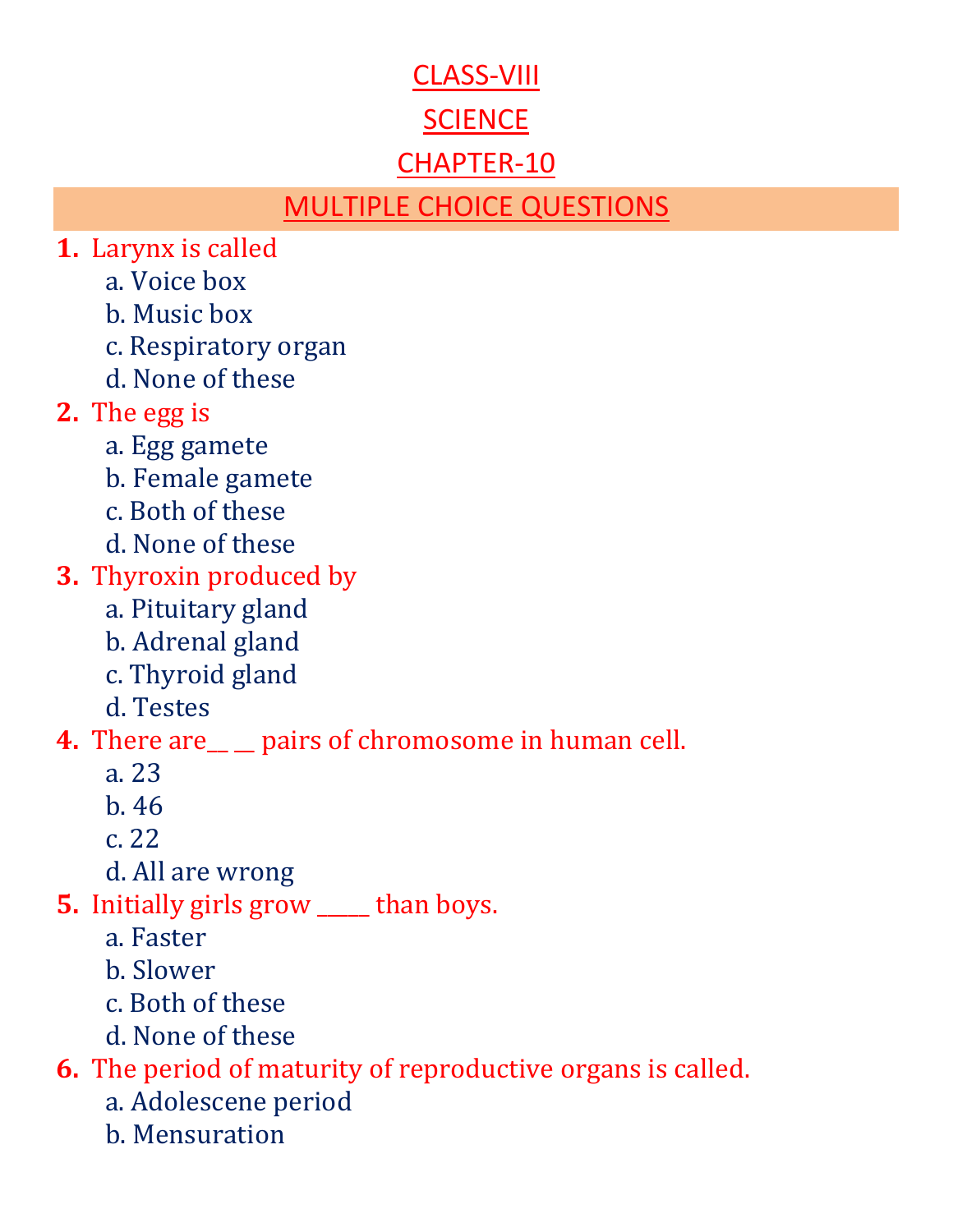- c. Gestation period
- d. None of these
- **7.** Fertilisation is called
	- a. To produce sperm
	- b. To produce eggs
	- c. Fusion of sperms and eggs
	- d. All of these
- **8.** Puberty age in females is
	- a. 10-12
	- b. 12-14
	- c. 8-10
	- d. More than 14 years

**9.** The number of chromosomes are present in human cell.

- a. 22 pairs
- b. 23 pairs
- c. 24 parirs
- d. 26 pairs
- **10.** The male hormone is
	- a. Estragon
	- b. Projestrone
	- c. Testosterone
	- d. All of these

**11.** Which of the following should an adolescent choose for his/her meal?

- A. Chips, noodles and aerated beverages
- B. Vegetable cutlets, chips and lemonade
- C. Rice, noodles and popcorn
- D. Chapathi, dal and vegetables

**12.** The reproductive phase of a woman lies between her \_\_\_\_\_ and menopause.

A. menstrual cycle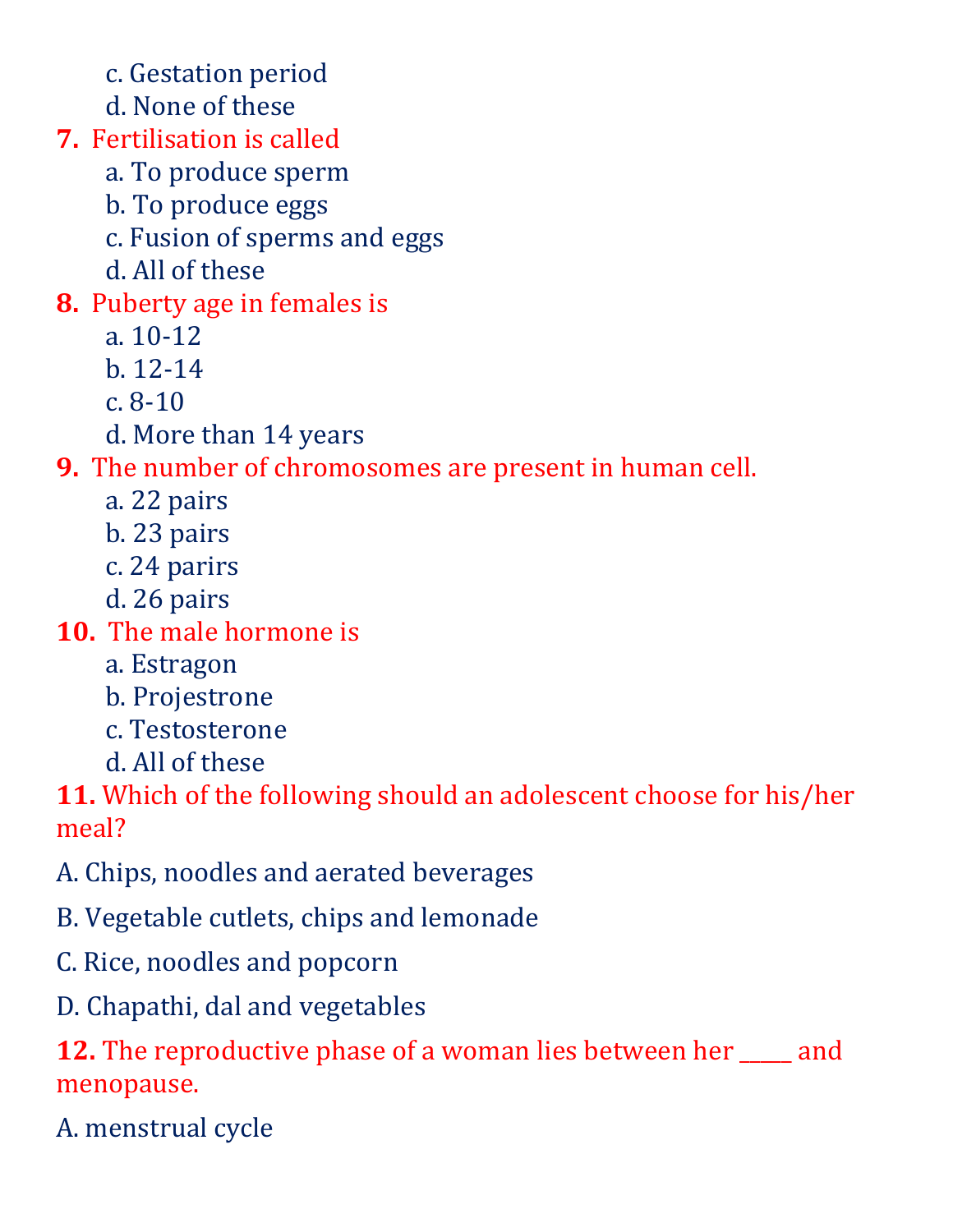#### B. menstruation

## C. menarche

D. ovulation

**13.** Statement 1: Sweat glands, salivary glands and oil glands do not release their secretions directly into the blood. Statement 2: These glands do not have ducts.

A. Both the statements are correct.

B. Only statement 2 is correct.

C. Both the statements are incorrect.

D. Only statement 1 is correct.

- **14.** Number of sex chromosomes in a human kidney cell is
- A. One pair
- B. Two pairs
- C. Three pairs
- D. Four pairs

**15.** HIV virus will not be present in which of the following?

- A. Blood
- B. Sweat
- C. Breast milk
- D. Semen

# **16.** Which of the following viruses causes AIDS?

- A. H1N1 virus
- B. Zika virus
- C. HIV
- D. Rhinovirus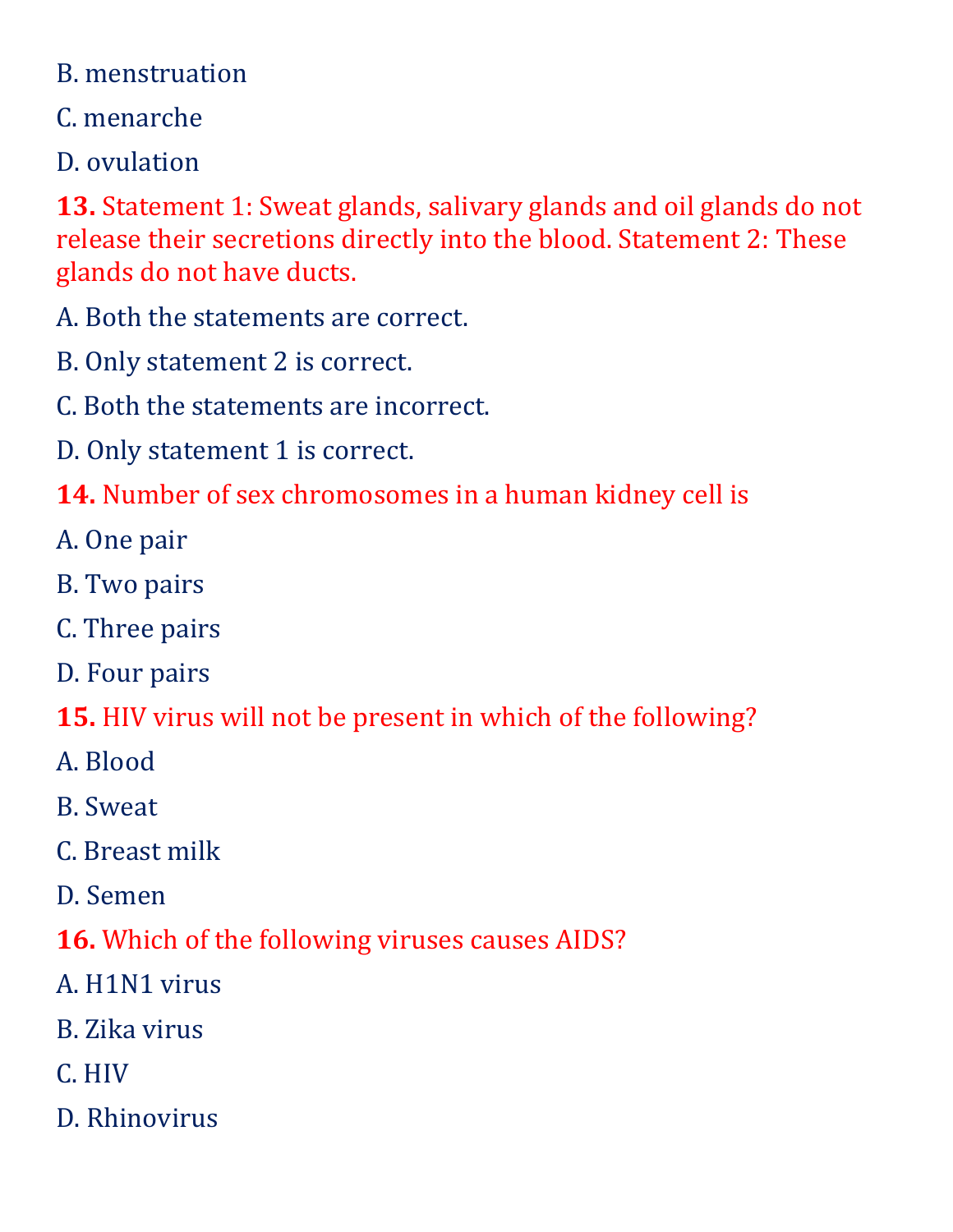**17.** Which among the following is the change seen in girls during puberty?

- A. Broader shoulders
- B. Cracking of voice
- C. Breast development
- D. Growth of facial hair
- **18.** A human gamete has \_\_\_\_\_\_\_\_ sex chromosome(s).
- A. Four
- B. Half
- C. Two
- D. One
- **19.** Which of the following can spread AIDS?
- A. Eating food with an infected person
- B. Hugging an infected person
- C. Transfusion of infected blood
- D. Mosquito bites
- **20.** Deficiency of iodine in our diet leads to a condition called:
- A. Diabetes insipidus
- B. Goitre
- C. Gigantism
- D. Infertility
- Answer: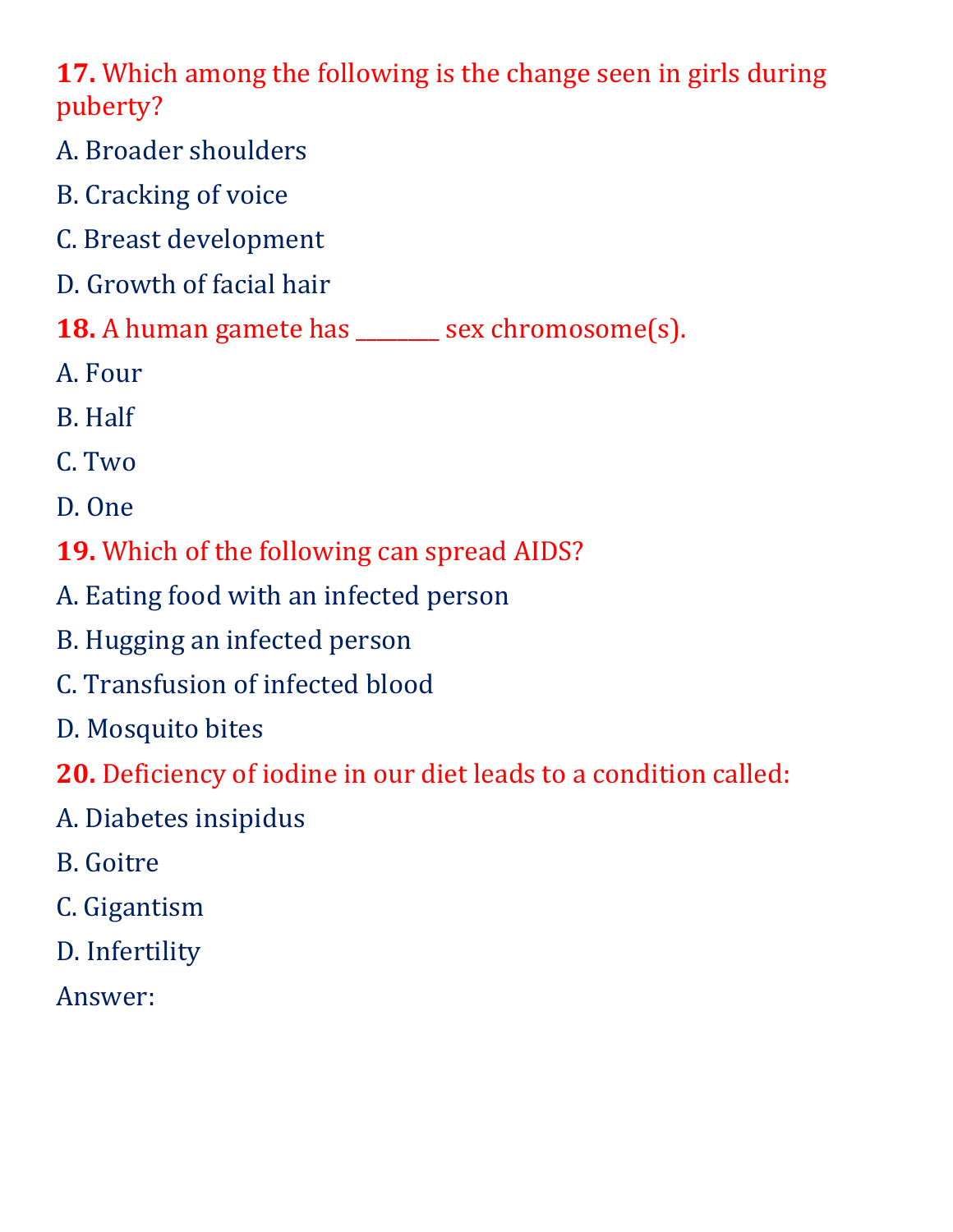## Short type Questions & Answer

Question 1. What is Adam's apple? Answer: The protruding part of the throat in males is called Adam's apple.

Question 2. Name the hormone in female that is produced by ovaries and helps in development of mammary glands. Answer: Estrogen

Question 3. Whose height grow faster initially—boys or girls? Answer: Girls

Question 4. Name a gland which transports secretions through ducts. Answer: Sweat glands/salivary glands/ oil gland (any one).

Question 5. What is puberty? Answer: The age at which boys and girls become capable of reproduction.

Question 6. What are hormones? Answer: The chemical substances produced by endocrine glands are called hormones.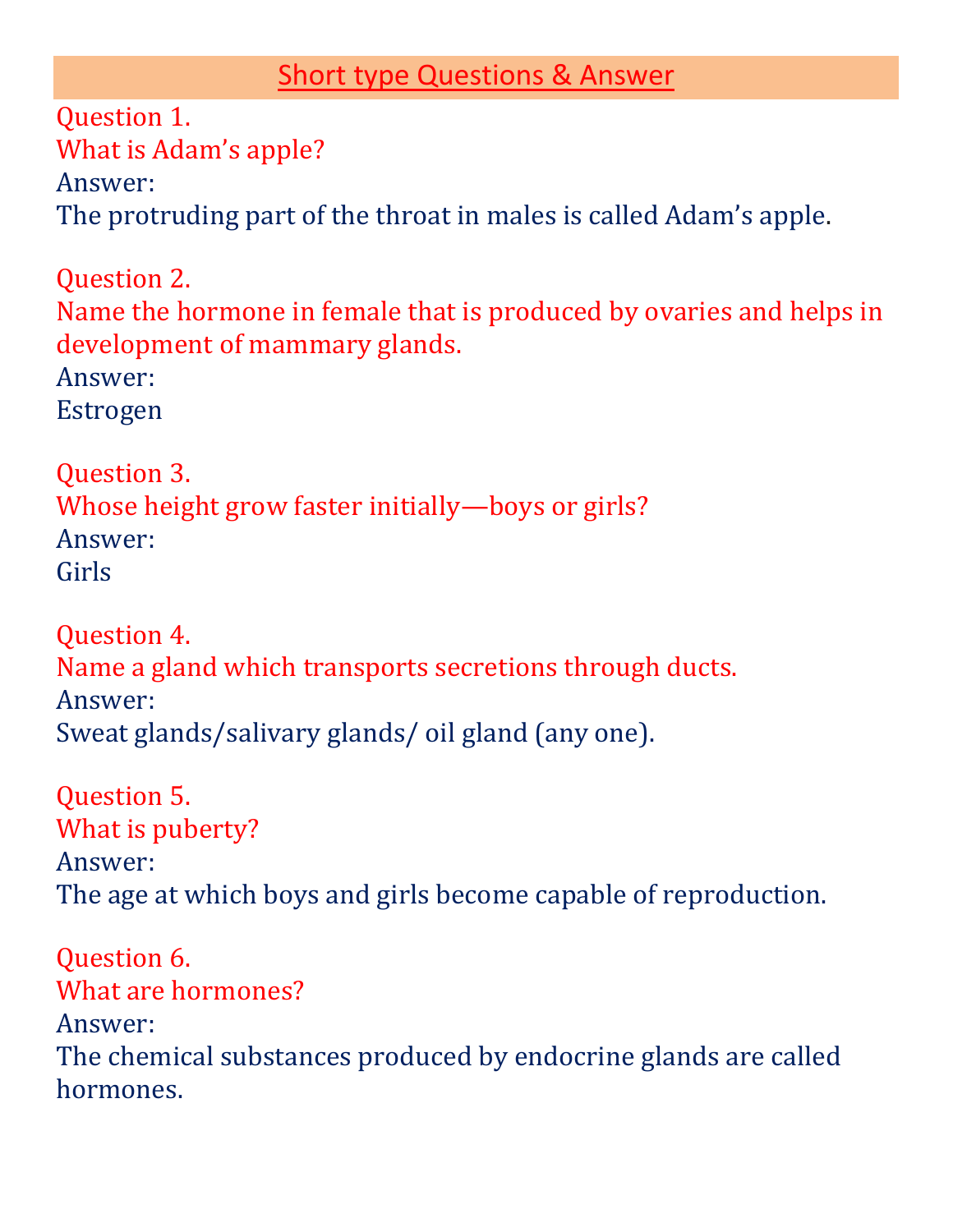Question 7. How long is a woman's reproductive life lasts? Answer: Menarche to menopause.

Question 8. Name the female hormone. Answer: Estrogen

Question 9. Which gland is called master gland? Answer: Pituitary gland

Question 10. What is a balanced diet? Answer: The meal that includes all nutrients is called a balanced diet.

Question 11. What is menstruation? Answer: Extrusion of uterus lining and blood along with the unfertilised egg from the vagina is called menstruation.

Question 12. What is menarche? Answer: The first menstrual flow begins at puberty and is termed as menarche.

Question 13. What is menopause?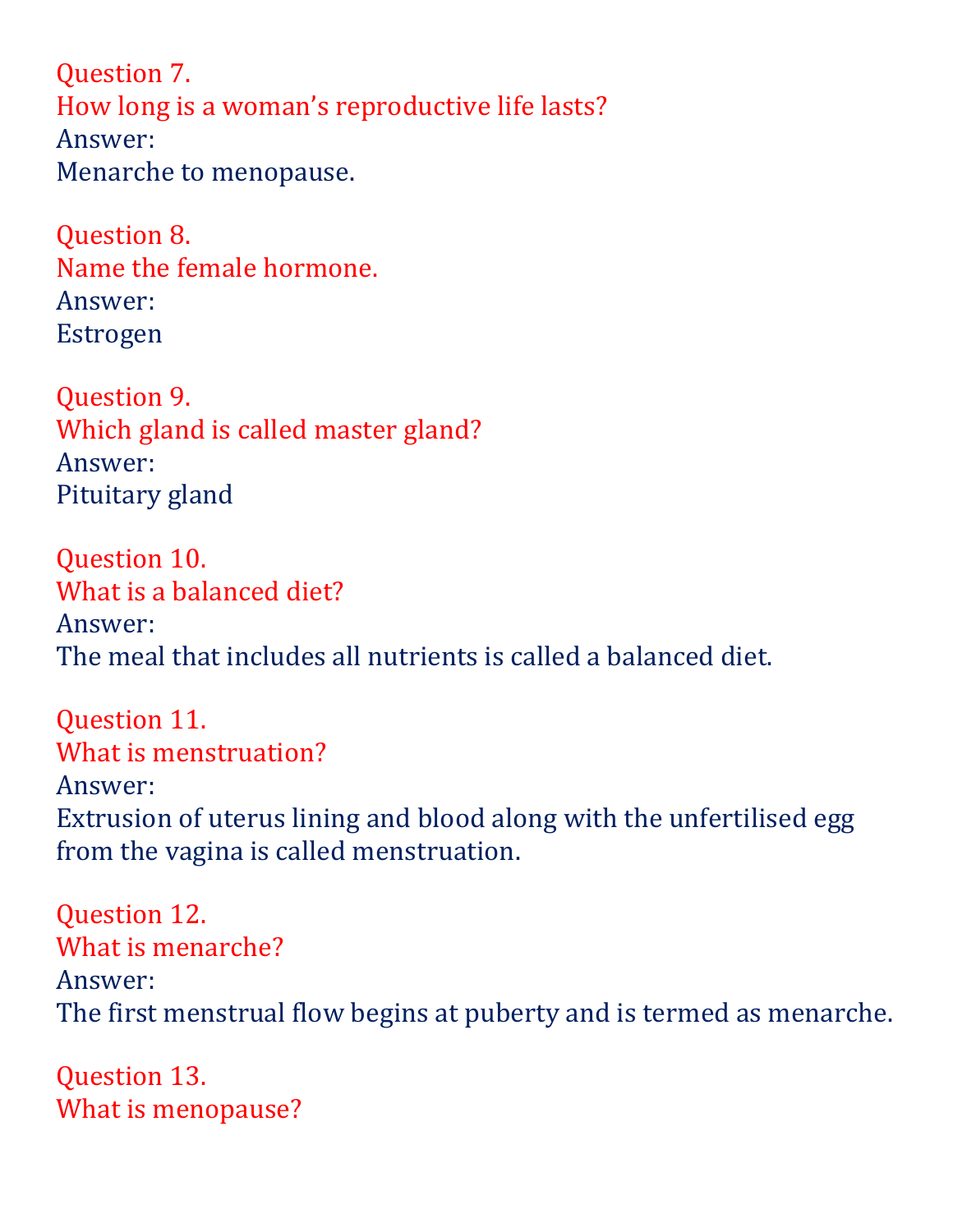Answer: Stoppage of menstruation is called menopause.

Question 14. What causes goitre? Answer: Deficiency of thyroxine hormone.

Question 15. Which gland secretes thyroxine? Answer: Thyroid gland

Question 16. What are chromosomes? Answer: The thread-like structures in the nucleus are called chromosomes.

Question 17. How many chromosomes are present in human cell? Answer: 23 pairs or 46 chromosomes.

Question 18. How many sex chromosomes are there in human cell? Answer: Two, i.e., one pair.

Question 19. Which hormone is necessary for normal growth of a person? Answer: Growth hormone.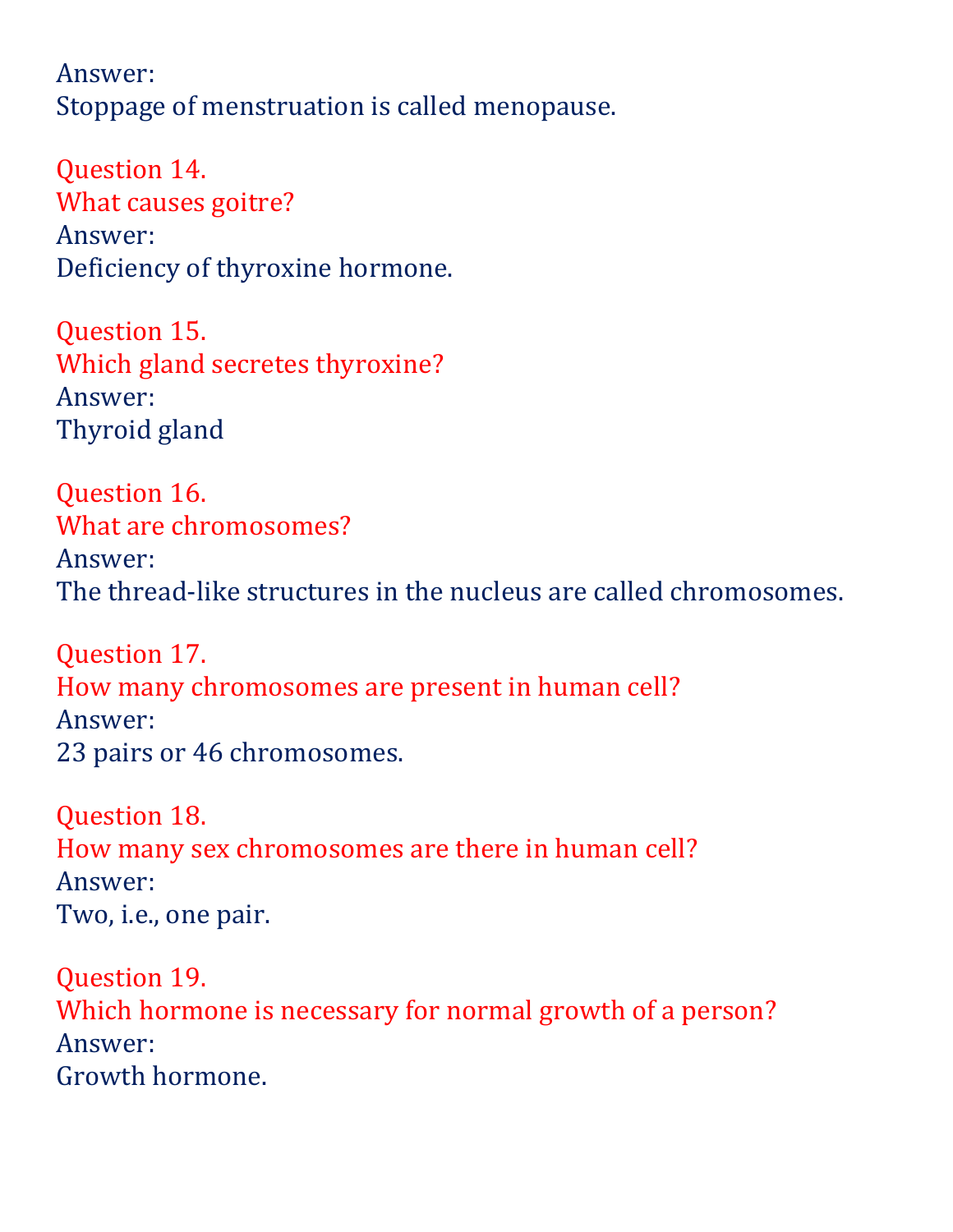Question 20. Which gland secretes insulin? Answer: Pancreas

Question 21. What causes diabetes? Answer: Deficiency of insulin.

Question 22. Name the chromosome present in a female. Answer: X chromosome

Question 23. Name the chromosome present in a male. Answer: X and Y chromosomes

Question 24. Which chromosome does the unfertilised egg contain? Answer: X chromosome

Question 25. Which hormone balances the proportion of salts in the blood? Answer: Adrenaline

Question 26. What decides the sex of an unborn child? Answer: Sex chromosome of father.